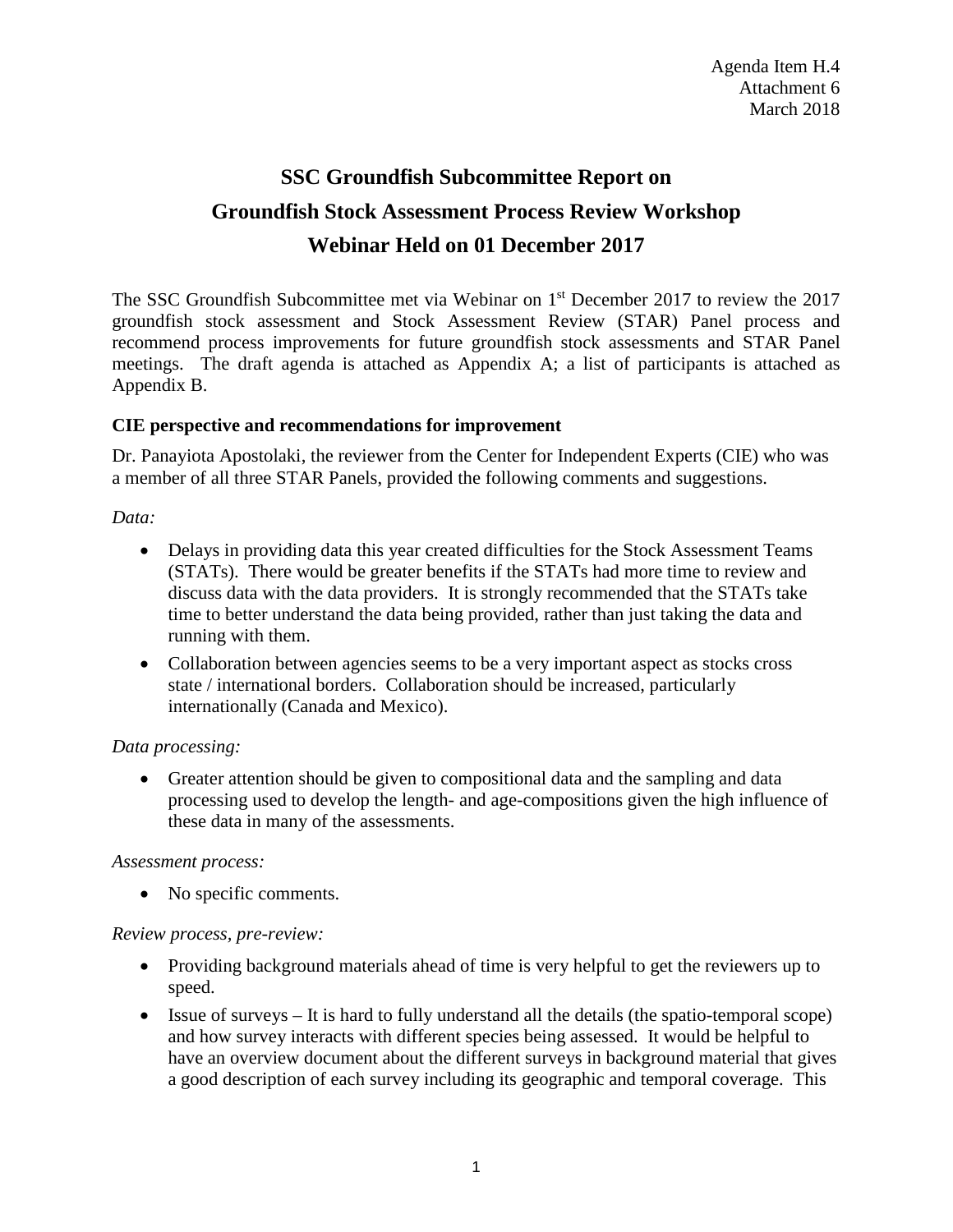- will help reviewers understand the 'value' of the survey as it pertains to the species being assessed.
- It was difficult to review draft assessment documents but then find at the start of the STAR meeting that the STATs had continued to work on their models during the twoweek interim and the assessment model and results had changed. This makes the review process less efficient. If STATs modify their models during the interval after submitting their pre-STAR draft assessment, then reviewers should receive the updated documents and be notified of the situation so that reviewers can plan and prepare adequately to understand the new material.

#### *Review process, review meeting:*

- There were impressive amounts of work by STAT teams during the review week to accommodate requests, but we should all appreciate that time-crunched analyses are more prone to errors. We should be concerned that too much analysis was being done during the review week that should have been completed prior to the review.
- It is very difficult to fully understand data when the assessment models are being 'quickly' run during the STAR process. It is too easy to miss important details.
- For the procedure of Panel requests and comments and STAT responses, it would be helpful to have a pre-structured template and process for communicating the STAT responses to the STAR panel's requests during the review week as this will help the CIE reviewers and STAR Panel chairs document the review activities more completely. This was a particularly important recommendation for Dr. Apostolaki! (*Note: The CIE reviewer who sits on all the STAR Panels has very limited time to prepare their report for the CIE.*)

## *Review process, across STAR panels:*

- There was good consistency across STAR Panels, but it was surprising how much work was done after the pre-STAR documents had been sent out to reviewers.
- It was very useful for Dr. Apostolaki to sit on all the STAR Panels because her knowledge about how our system operates increased with each STAR panel.

#### *Review process, post STAR panel:*

• The STATs responded to follow-up CIE requests, which was very impressive.

## *Other:*

• No specific comments.

## **SSC perspectives and recommendations for improvement**

#### *Data:*

• David Sampson, SSC and Chair for the Pacific ocean perch and lingcod STAR. During the STAR meeting the panel uncovered some data issues resulting in the exclusion of fishery age-composition data. It is important that data be closely scrutinized and fully vetted prior to the STAR meeting.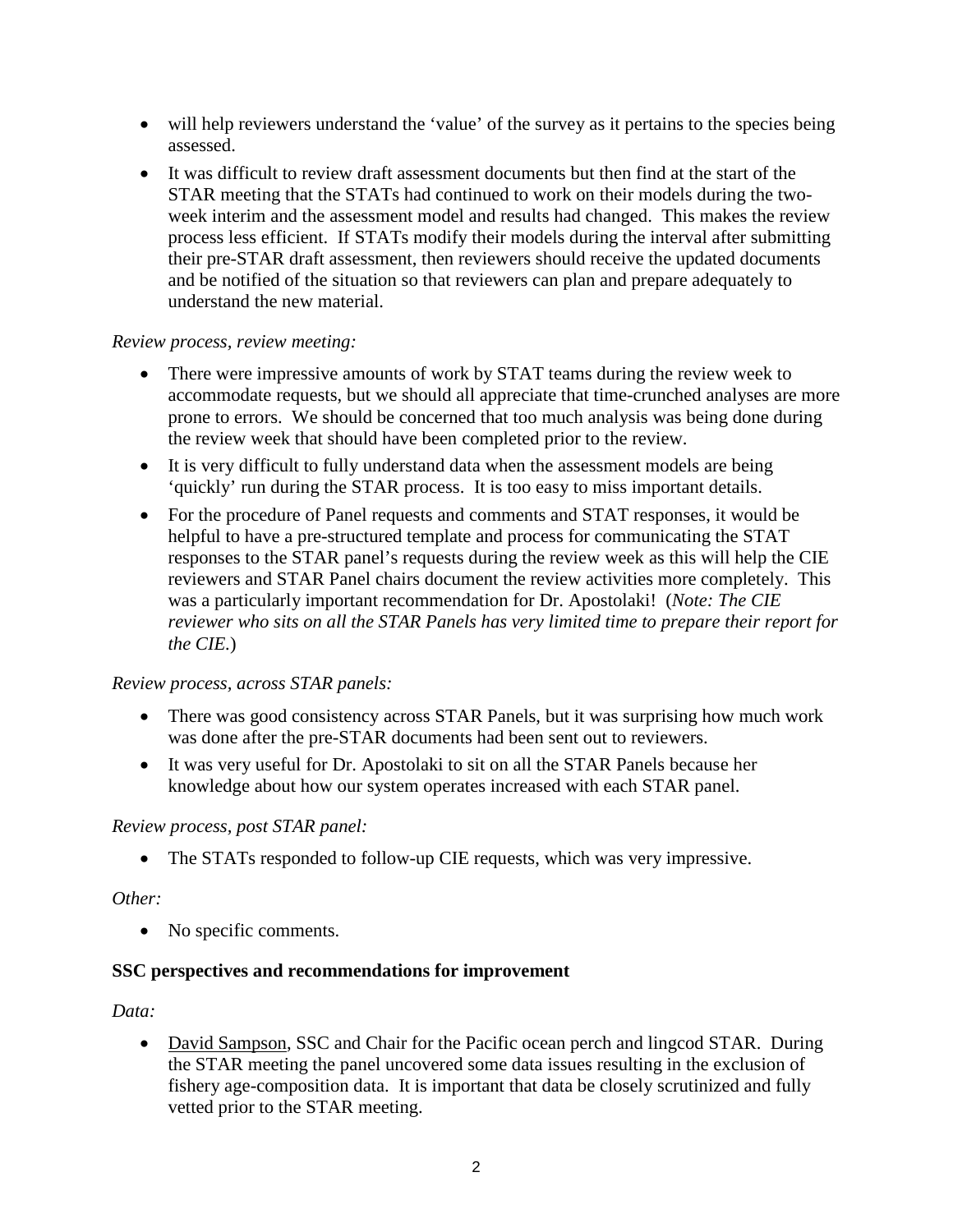- John Field, SSC and Chair for yellowtail rockfish and yelloweye rockfish STAR. There should be better documentation of key data sources for the CIE reviewers. These documents could be a common set of documentation referred to by all the assessments. Having such common documentation would also reduce the burden on the STATs. There could be one basic document for each of the key data sources.
	- o Theresa Tsou (SSC and lingcod STAT) informed the group that documents have been developed for many of the WA data sources. These documents could be referred to by future assessments and they may be a useful guide for documenting other data sources.
- Martin Dorn, SSC and Chair for the blue/deacon rockfish and scorpionfish STAR. Assessments for nearshore species can have multiple fishery-dependent indices and often they are compiled in different ways. Consequently, the amount of documentation can be overwhelming for STAR panelists.

## *Data processing:*

• John Budrick, SSC. Pre-assessment workshops should be used to resolve methodological questions regarding new methods and their application. The goal is to prevent STAR Panels getting sidetracked in discussions of unfamiliar methods, as occurred to some extent in 2017 due to unfamiliarity with the VAST software and diagnostics.

## *Assessment process:*

- John Field. We should have separate STATS for different stock assessment areas when individual assessments (having no connectivity) are done.
- John Field. We need a more consistent way to come up with the maximum age that is used with the Hamel prior for natural mortality. This could take the form of more complete guidance on a default accepted practice.
- John Field. There needs to be better documentation of new maturity curves where older data are thrown out in favor of recent data to explain why older curves are no longer adequate (e.g., skipped spawning, atresia, et cetera). Although a sensitivity analysis was provided that showed that the maturity curve had little influence, there should be a process and better defense for throwing out older data.
- John Field. Diagnostics for CPUE time series: some quantile-quantile (QQ) catch-perunit-effort time series were really nasty, at which point do we throw out model based indices; [POP/Lingcod] also some diagnostic questions regarding VAST.
- John Budrick. Increased standardization of assessment outputs would facilitate the communication of assessment results.

## *Review process, general:*

• David Sampson. The CIE reviewers seemed to be confused about how we handle steepness in our groundfish assessment process. The new Thorson et al. paper (in press) discusses how the Council deals with steepness. This paper could be a good guide for how to document other aspects of our assessments, such as documenting the surveys, as suggested by Dr. Apostolaki.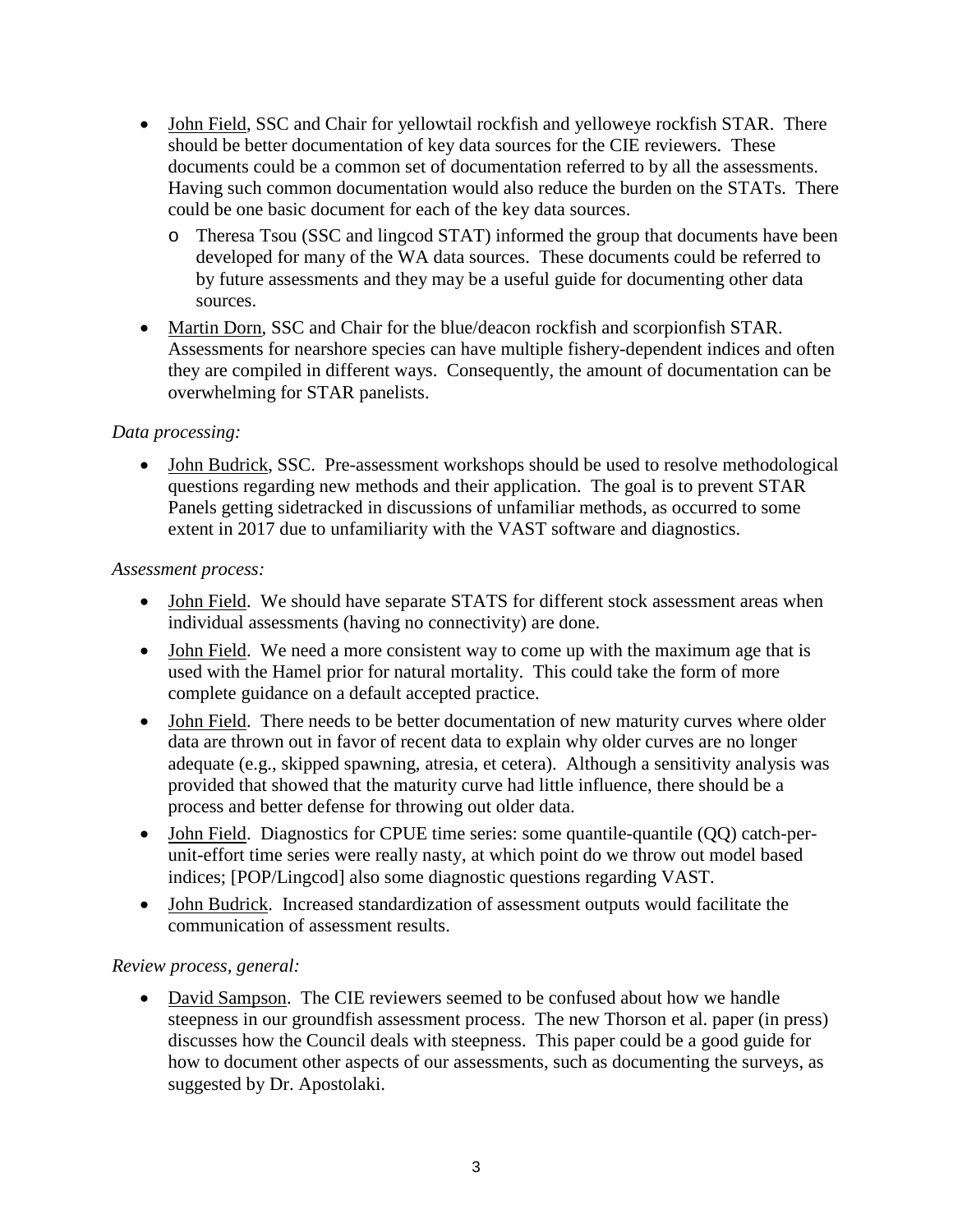- Martin Dorn. Documentation that accompanies STAT responses to STAR requests is a good idea but should be as minimal as possible (e.g., several written bullet points)
- Will Satterthwaite, SSC Chair. It seemed that a lot of time was spent this cycle on details that did not bear on the ultimate acceptance / rejection of the assessments. Time lost to resolving minor technical details and revising decision tables for very minor adjustments in assumed removals limited the amount of time available for more substantive decisions, such as best available science and category designation. The Terms of Reference should call for clear specification of removal assumptions early in the process and possibly set a minimum threshold for worthwhile changes from standard or previously used assumptions.
- Will Satterthwaite. If STAR Panel members have concerns about the assessment document, they should contact the STAT in advance of the STAR meeting to streamline and focus discussion during the main meeting. This will make the review process more efficient by ensuring that review time is spent on potentially significant technical concerns, rather than clarifying what was done but poorly documented.
- Martin Dorn. The panel and STAT were stressed for time during the review meeting because essentially three standalone assessments were being reviewed.
	- o It was noted that all three STAR panels evaluated three separate assessments, whereas the Terms of Reference state that there should only be two assessments reviewed per STAR Panel. This point should be revisited during the revision of the Terms of Reference. It is difficult to determine how many separate assessment models (spatial areas) will be needed in advance of actually conducting an assessment.
- John Budrick. STAT teams formed of staff from both Science Centers and joint meetings of stock assessors from both Science Centers would facilitate communication and improve consistency in modeling approaches.
- John Budrick. Coordination of ageing labs to facilitate ageing and cross-validation studies would be beneficial, but it is noted that this could reduce capacity for production age-reading. Any additional loss of age-reading capacity would likely adversely affect future assessments.

## *Review process, post STAR panel:*

- John Budrick. A representative from each STAT should be available to respond to questions during the SSC Groundfish Subcommittee discussion of the assessments.
- Various SSC members. The situation that developed this year with the Pacific ocean perch assessment illustrates that the Terms of Reference need to be clearer regarding what changes can be made during the steps of the process following the STAR panel meeting and culminating in final SSC review (i.e., during Groundfish Subcommittee meetings and/or the mop-up STAR Panel). Can the SSC request a STAT to conduct additional model runs for an assessment that was approved by a STAR Panel or is the SSC's decision limited to approving or rejecting a STAR-approved assessment? (*Note: If an assessment is rejected the Council uses the most recently approved assessment*).

## *Other:*

• No specific comments.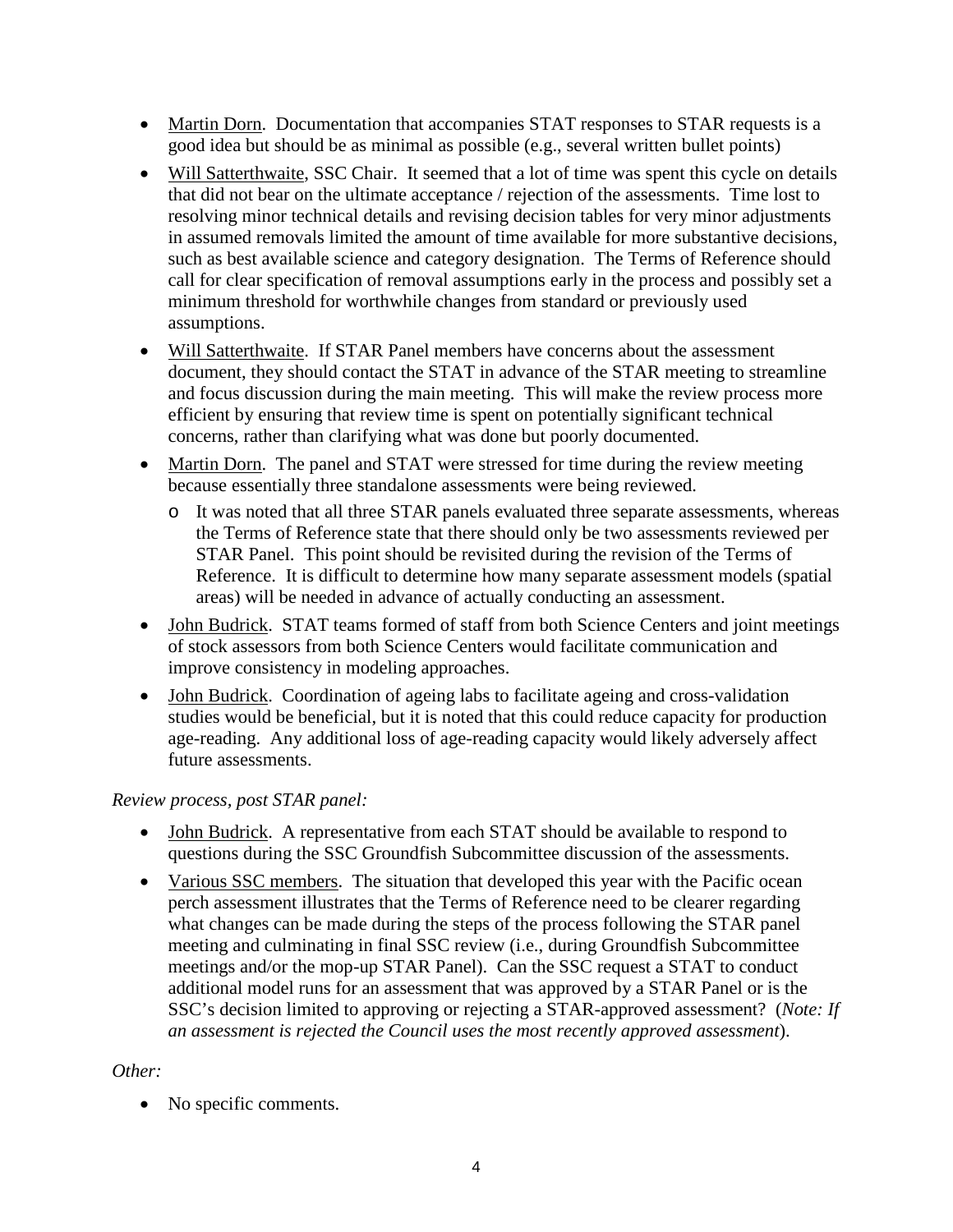## **STAT perspectives and recommendations for improvement**

## *Data:*

- Have a list of the potential sources of data (and all of their denominations, nicknames, etc.) that is easily accessible by all. It should include contact information for acquiring the data and/or information regarding the data.
	- o There should be documentation available for each data source that STATs can incorporate by reference in their stock assessment documents. The sets of data documentation should be made available to reviewers and the public by means of ftp sites as part of the STAR process.
- Commercial fishery data: In the absence of extenuating circumstances, PacFIN should be the single source for extractions of commercial fishery data (1980-present).
	- o There should be more complete documentation of the data housed in PacFIN.
		- The States ( $&$  SWFSC) and PacFIN should work to include total counts of ageing structures to the PacFIN Biological Data System (BDS), along with the numbers of fish that have been aged.
		- From Theresa Tsou. PacFIN standard reports should include a report by agency that summarizes the available biological data, including the number of unaged structures.
	- o OR and WA should continue to send post-1980 data to PacFIN, including more recent apportionments of multi-species market categories.
	- o There needs to be clarity that PacFIN has not fully hosted pre-1980 catch and biological data. We should work towards the goal of PacFIN being the main repository for commercial fishery data.
		- OR and WA and PacFIN should work to make pre-1981 landings estimates available within PacFIN.
		- Note: not all the available historical biological sample data are available in PacFIN. For example, ODFW has biological data back to the 1960s that have probably not been uploaded to PacFIN.
	- o For CA commercial fishery data all CalCOM data and algorithms for transforming fishticket information should be integrated into PacFIN. This will be an involved process since there are abundant data and algorithms.
		- The SWFSC supports this goal and agrees there needs to be a careful transition. The transition will take up resources not fully available at the SWFSC.
		- It is important to have a CalCOM-to-PacFIN data flow plan in place before the 2019 assessment cycle. There is widespread support to get all state commercial fishery data uploaded to PacFIN.
- Recreational fishery data. There is widespread support to get all state recreational fishery data uploaded to RecFIN. There is an ongoing effort to improve data flow and acquisition in RecFIN.
	- o Historical WA recreational data (from the Marine Recreational Fisheries Statistics Survey, MRFSS) are incorrect and work is needed to reconcile those errors (the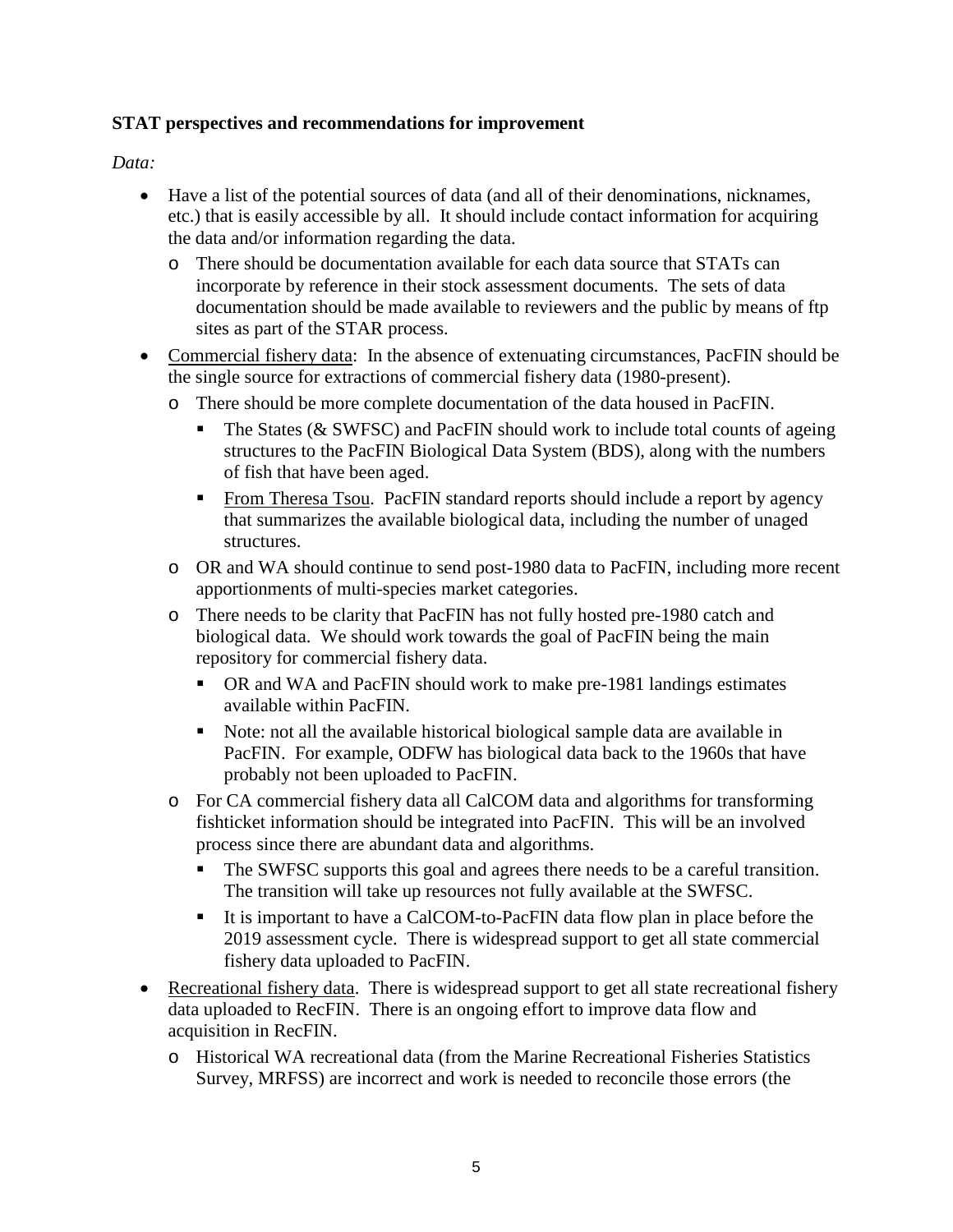original data need to be uploaded to RecFIN – WA Ocean Survey Program (OSP) estimates and MRFSS estimates are conflated in the RecFIN database).

- Historical catch reconstructions. Recent historical catch reconstructions have been handled by the individual states. One main objective of the historical catch reconstruction process was to have these historical catch data sets fully vetted by data stewards, STATs, and the SSC before they are widely used (i.e., so there are no *ad hoc* catch reconstructions by each STAT).
	- o There is a new Bayesian methodology proposed by the SWFSC for determining species compositions that might be applied to historical market categories (rather than ad hoc approaches). A methodology review of this new approach is being planned for spring 2018.
		- There may need to be an interim solution based on data borrowing rules. Although the data-borrowing approach could be reviewed during the spring methodology review, there is concern about overloading the agenda of the spring methodology review. Having a separate workshop on the historical catch reconstruction of skates may be a better place to review borrowing rules.
- Data submission deadlines. There needs to be better adherence to data submission deadlines. Should there be an "enforcer" who is tasked with strongly encouraging providers to get the data in early, while also keeping track of all of the data that should be coming in and monitoring their status?
	- o Deadlines have been set in the past based on the time needed by assessment authors to work with the data. There needs to be better communication between STATs and data stewards.
	- o Too often, the original delivery is followed by a lengthy period of exchanges between the STATs and data providers as errors are discovered and corrected after the modeling process begins. This is a serious problem because making data corrections late in the modeling process sometimes requires a reset by the STAT (e.g., recalculation of biomass indices using general linear mixed models) and represents a significant loss of momentum.
	- o **Recommendation**: Develop a formal process for vetting data in advance of conducting the assessment, perhaps using pre-assessment workshops. One idea is to have a single person working up a dataset for all STATs to use (e.g., Melissa Monk's work-up of fishery catch-per-unit-effort data). However, this could be very burdensome if the designated person is also leading a STAT.
	- o If "one-stop data shopping" is not available through PacFIN and RecFIN, future assessment deadlines should anticipate that greater time will be needed for postdelivery quality-assurance / quality-control of data sets.
- Identify database fields that include a mix of units (flagged by an indicator in another field). An example is fish length measured as fork-length in some years and as total length in others. Determine if a field with consistent units should be developed, in order to avoid confusion/mistakes. Also, it is important to consistently display units in assessment tables and figures.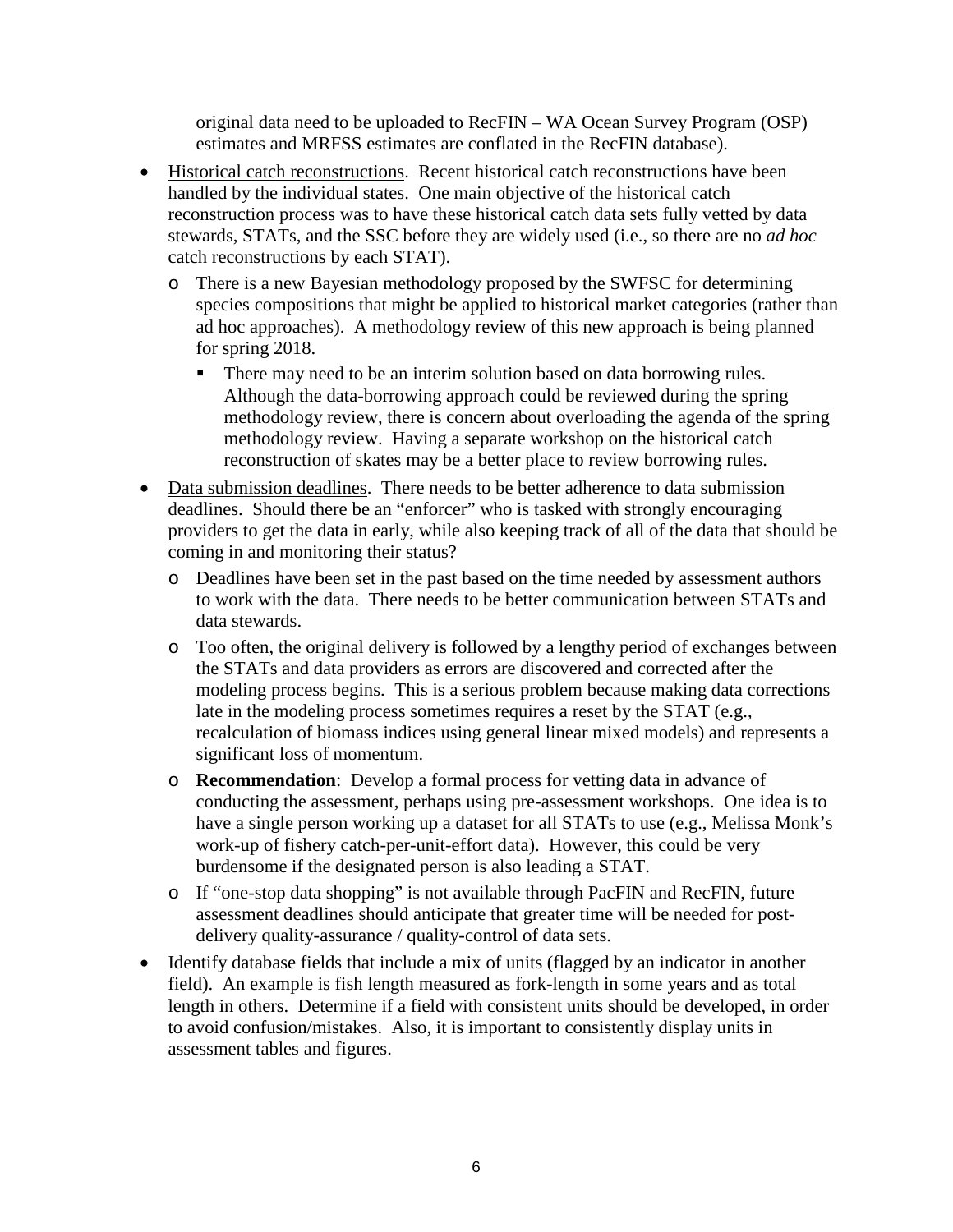- Trawl survey data. There seems to be variation between STATs in how they use trawl survey data (indices and compositions). This is potentially confusing to reviewers and stake-holders.
- The NWFSC, SWFSC, and others could develop appendices that summarize commonly used surveys and the history of gear use (particularly trawl), fishing practices, and major regulatory restrictions affecting gear usage. This would: improve consistency in terminology and descriptions; lessen the potential for confusion by reviewers and stakeholder; while reducing STAT time for (re-)writing descriptive text with each assessment. These appendices could be reviewed by the SSC before use.
- The NWFSC will consider creating a series of maps that show spatial distribution of the various indices of abundance with some indication of the depth and temporal coverage. This could be a digital map with multiple overlays.

## *Data Processing:*

- Standardized code and user manuals for processing data (and a clear understanding by STATs) are needed to facilitate and speed up the development of assessments. This includes general documentation of the Vector Autoregressive Spatial Temporal (VAST) software package and how it can be applied to standard databases (e.g., the NWFSC bottom trawl survey).
	- o Consider developing an R-Markdown script as a tool for producing standardized documentation of how VAST was applied in each particular assessment.
	- o Currently, there are separate code packages to work-up different survey data (written by Allan Hicks) with little documentation on how to use each code package. These code packages need to be merged and improved documentation developed.
- Accepted practices are needed for how to compile compositional data and model conditional age-at-length. Also needed are associated standardized code and user manuals for producing compositional data for use with Stock Synthesis.
- All data processing needs should be enumerated, addressed, and the associated steps documented.
- As fishery data processing code matures, consider having PSMFC host the data processing software.

## *Assessment Process:*

- A user guide for a conducting a "basic" assessment would be helpful. It should include identifying NWFSC and other available software packages and the data sets with which they are associated, other commonly-used data sets, and the meaning of common coding conventions (e.g., whether "Sex"  $=$  1 indicate a female or a male).
- Develop estimates of the time needed for each stage/part of the assessment process, for:
	- o planning;
	- o triage when falling behind; and
	- o prioritizing work to improve speed/efficiency of tasks.
- There is good potential for data processing improvements to facilitate the development of assessments. Examples include the use of R-markdown scripts to produce standard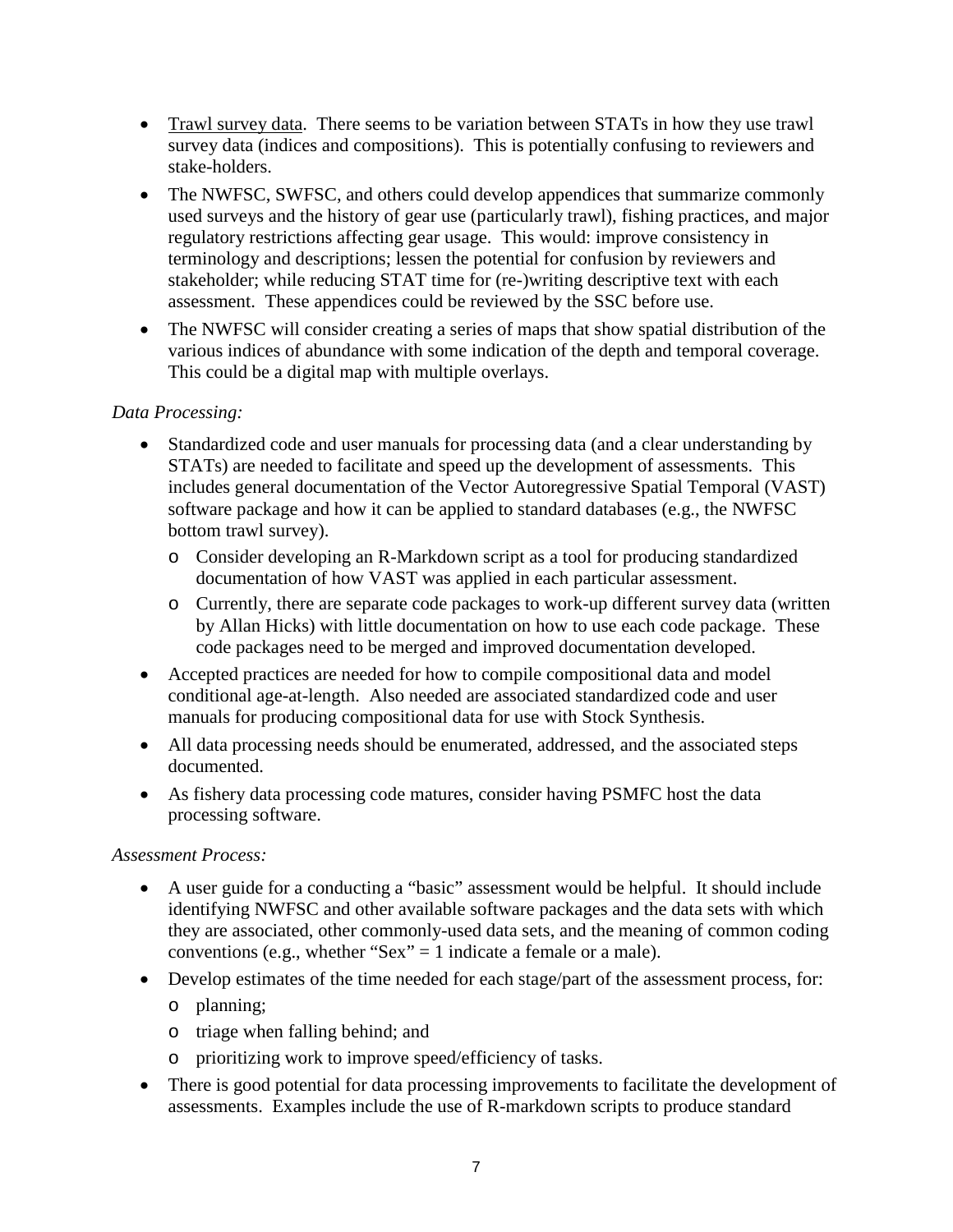tables; development of automated methods to update McAllister-Ianelli weighting; and more wide-spread use of the Dirichlet multinomial method for automatic data weighting.

- Need to identify a standard and reliable review process for assessment documents produced using R-Markdown. The review process should include a spell checker function and it should not rely on embedding comments in PDFs.
- Clearer guidance from the SSC is needed in the next version of the Accepted Practices document on the following issues.
	- o Whether and how a STAT should include the triennial survey (split or not) and other data sources in an assessment.
	- o What a STAT should do if it wants to make a large change to the data in an assessment (e.g., dropping an index that was used in the previous assessment).
	- o What a STAT should do when confronted with conflicting surveys in an assessment.
		- The Center for the Advancement of Population Assessment Methodology (CAPAM) workshop on data weighting provided some guidance. The overall view was not to drop data but rather to appropriately weight it.
		- Guidance is needed on what constitutes appropriate weighting when there are conflicting surveys.
	- o Consider whether autocorrelation in recruitment deviations should be included as a standard sensitivity run.
	- o Also, consider the potential for interaction between estimated / apparent autocorrelation in recruitment deviations and ageing error assumptions / estimations. Apparent autocorrelation in recruitment can be at least partially due to ageing error that is not properly accounted for. Conversely, assuming more ageing error than is actually occurring can mask recruitment autocorrelation.

## *Review Process:*

- STAR panel chairs should run the STAR meeting to ensure the following.
	- o Time should not be wasted discussing issues: (1) that have already been decided through SSC review, as identified in the Terms of Reference and Accepted Practices Guidelines; (2) that are not strongly affecting assessment results; or (3) for which the STAT or reviewers have provided strong evidence to challenge SSC accepted methods.
	- o The review should comply with the Terms of Reference and stay on schedule.
		- The goal is ensure that adequate time is available to consider important issues (e.g., development of the decision table).
		- The Terms of Reference and Accepted Practices Guidelines should provide clearer direction to STAR Panel Chairs on how to the conduct STAR meetings.
- When an assessment is reviewed and accepted by a STAR Panel, the Panel Chair should support and defend the STAR Panel decisions and the assessment document when it is subsequently reviewed by the SSC. The STAT is also responsible for defending the assessment and should attend the SSC meeting where the final review step occurs. Earlier communication between the SSC and STAT is recommended to avoid an extended SSC review, as was done this year for POP. This issue needs to be flagged so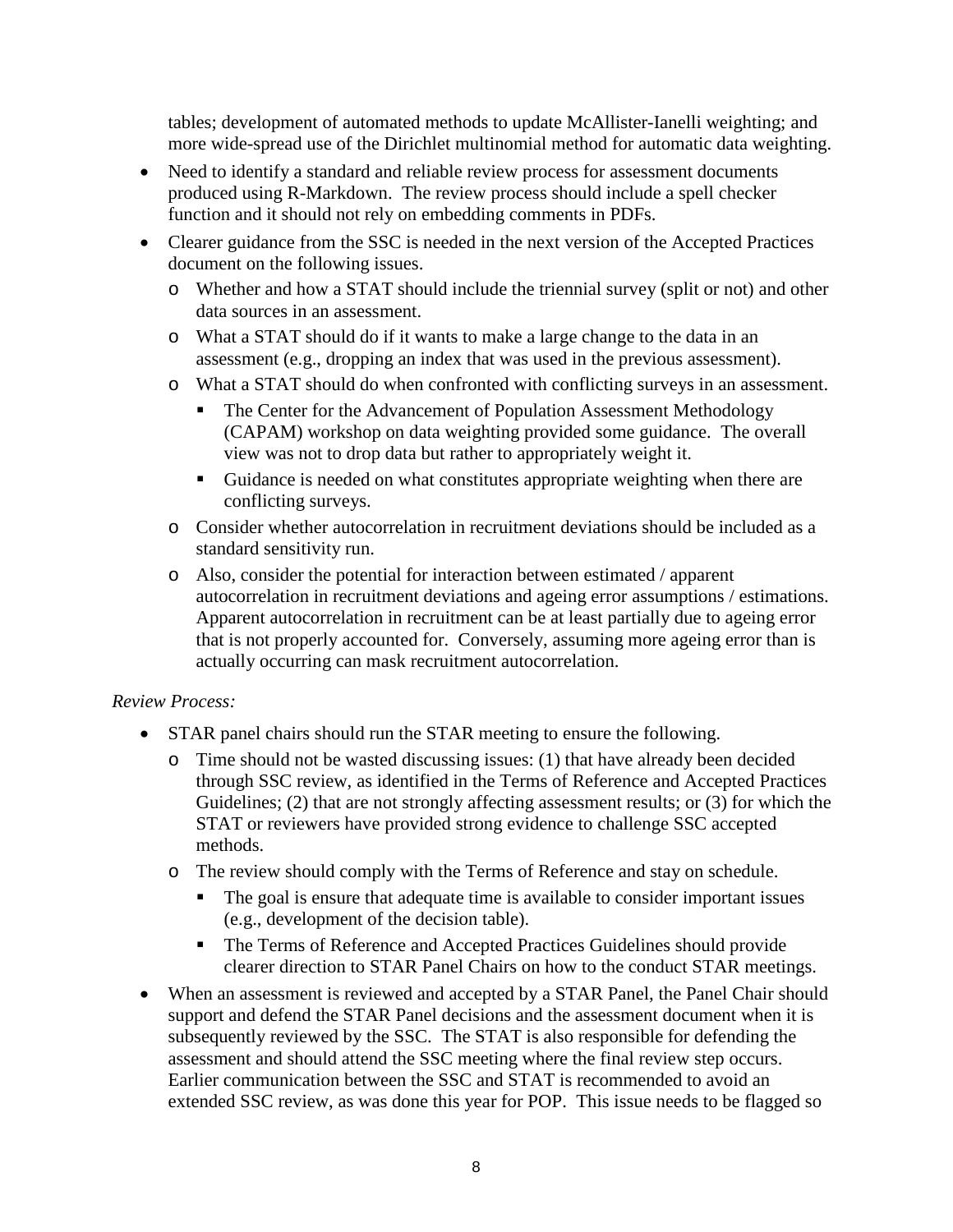the SSC and Council will carefully consider improvements to the process and incorporate them in the Terms of Reference.

- Greater clarity is needed regarding the use of survey catchability estimates as diagnostic measures. For example, is  $Survey_Q = 10\%$  (or 200%) a red flag? If so, what further steps should be taken?
- Clarification of the SSC role after an assessment passes STAR Panel review.
	- o More clearly delineate whether the SSC can only provide "a final review" (approve / reject) or can conduct "a repeated technical review", as occurred in 2017 with the Pacific ocean perch assessment.
- Provide greater clarity on what Methodology Reviews are intended to accomplish. For example, methods previously reviewed during Methods Reviews and included as "acceptable practices" in the SSC's "Accepted Practices Guidelines for Groundfish Stock Assessments", were revisited and discussed during STAR panels.

#### *Other:*

- Assessment outputs:
	- o Develop R code to produce standardized tables and figures for presentations at Council meetings.
	- o Include both years of the current biennium in forecasts and decision tables, so that there is no gap between the estimated and forecasted years shown.
	- o Do not report model-forecasted OFLs and ABCs for the years in the current biennium that already have harvest specifications.
- Improve communication between the NWFSC and SWFSC assessment teams
	- o Periodic joint team meetings.
	- o Develop lists of instructions on how to do various routine tasks.
	- o Continue joint SWFSC / NWFSC STATs. Collaboration is good!
- Improve coordination between age-reading labs. Include this as a priority in the Council's new 5-year Research and Data Needs document. Specifically, we need to improve the capacity to do more age-reading.

## **Advisors' perspectives and recommendations for improvement**

- Continued early communication by the advisors with the STATs regarding the ACL attainment and other aspects affecting upcoming specification would be beneficial. Such communication should minimize the number of iterations the STATs need to run and the resulting workload.
- The Advisors from the GAP and GMT provided critical input during STAR Panel meetings and the STAR Panel reviewers expressed support for their continued participation.
- There should be improved vetting of assessment data during the pre-assessment workshops, rather than the STATs just providing overviews of their plans. This could require earlier availability of the data or setting the workshops later in the process to provide time for the STATs to screen the data and bring preliminary analyses forward for review.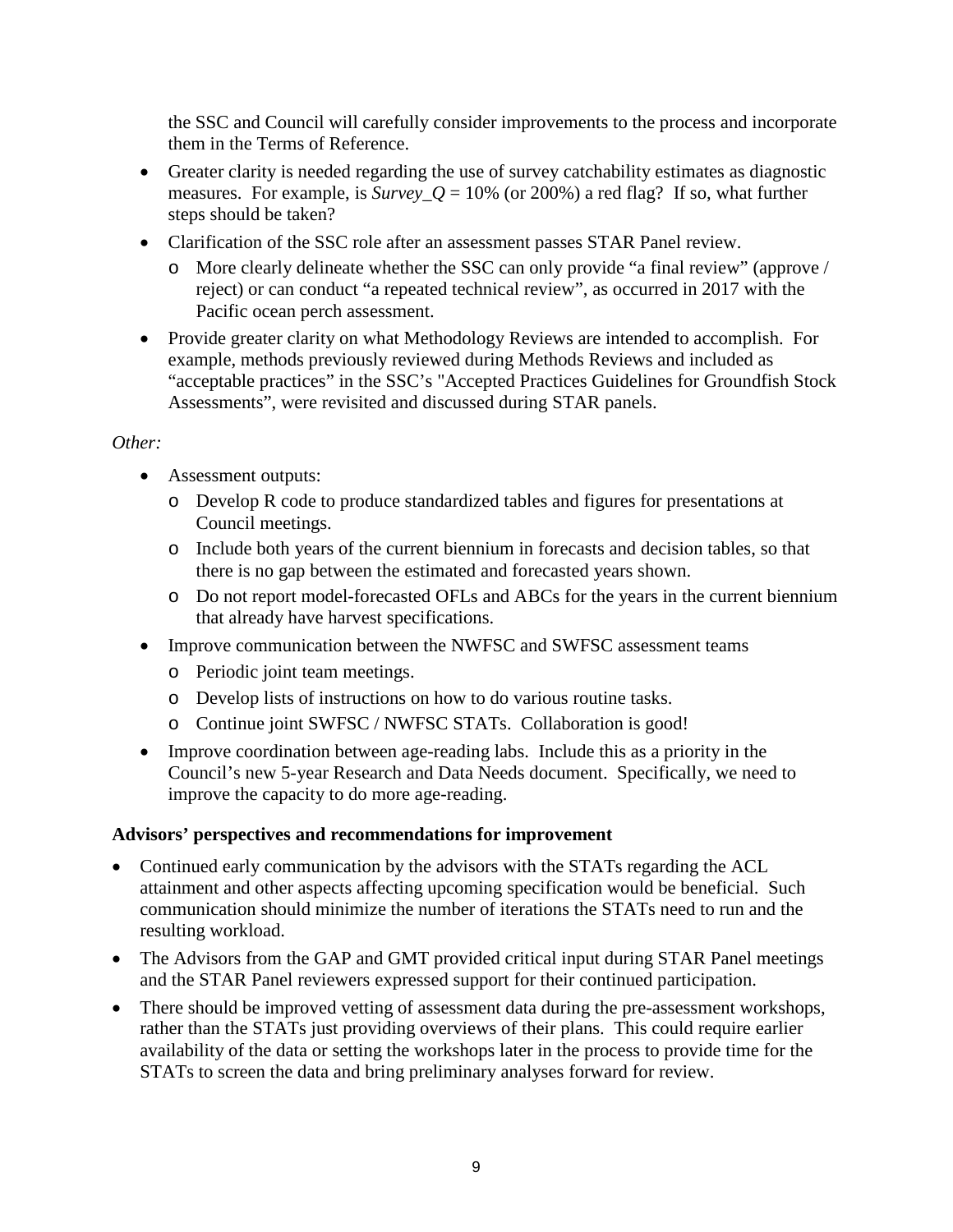• Better documentation of the common data sources used in groundfish assessments is needed to provide background for reviewers. Such documentation could reduce workload for the STATs and eliminate redundancy in the documentation across assessments. It would also allow the STAT to focus on analytical duties rather than having to repetitiously document the surveys and other common data sources.

#### **Recommended improvements for the stock assessment process and reviews**

- STATs should prepare detailed lists of any changes to the assessment from the pre-STAR draft originally distributed (e.g., an errata sheet). To the extent possible, there should not be extensive changes to an assessment after the pre-STAR draft is distributed.
- STATs should prepare a formal response to STAR requests with a written explanation of how the new analysis affected model results. It is helpful when STATs provide extractable figures and/or tables with their responses to STAR requests.
- The Terms of Reference should be clear on the process and level of documentation needed when an assessment is rejected by the STAR panel or withdrawn by the STAT and not recommended for mop-up. For example, in the case of yellowtail rockfish south, the STAT withdrew the assessment and it was not clear what documentation the STAT needed to provide in the assessment document.
- There should be better stand-alone documentation of key data sources.
- There should be guidance on selecting the maximum age for use with an M prior.
- Formally establish an August Groundfish Subcommittee meeting for pre-approval of assessments before they are reviewed by the full SSC.
- Carefully review the Accepted Practices guidelines for practices that may be irrelevant. For example, should STATs be required to provide a sensitivity run that used Dirichlet multinomial data weighting, which was requested in the current guidelines but ignored by most STATs?
- Emphasize the need for pre-assessment workshops to evaluate the data. Assessment planning should carefully evaluate the timing of data workshops. There should be guidance on the types of data displays and analyses that would aid in efficiently evaluating assessment data in advance of a STAR panel. This is connected to a thorough quality assurance and quality control of data archived in PacFIN and RecFIN.
- The revised Terms of Reference (or the Accepted Practices Guidelines) should clarify all of the following:
	- o Whether the STAR or the SSC is responsible for recommending whether the next assessment should be a full assessment or could be an update.
	- o Whether the major axes of uncertainty can be changed in an update assessment from what was provided in the previous full assessment, and if so, any conditions that apply.
	- o Specify rules for setting the fishery removals that a STAT assumes for the projection period of an assessment projection, particularly for the initial two years for which there are approved harvest specifications.
		- Using ACLs may not be representative of recent conditions.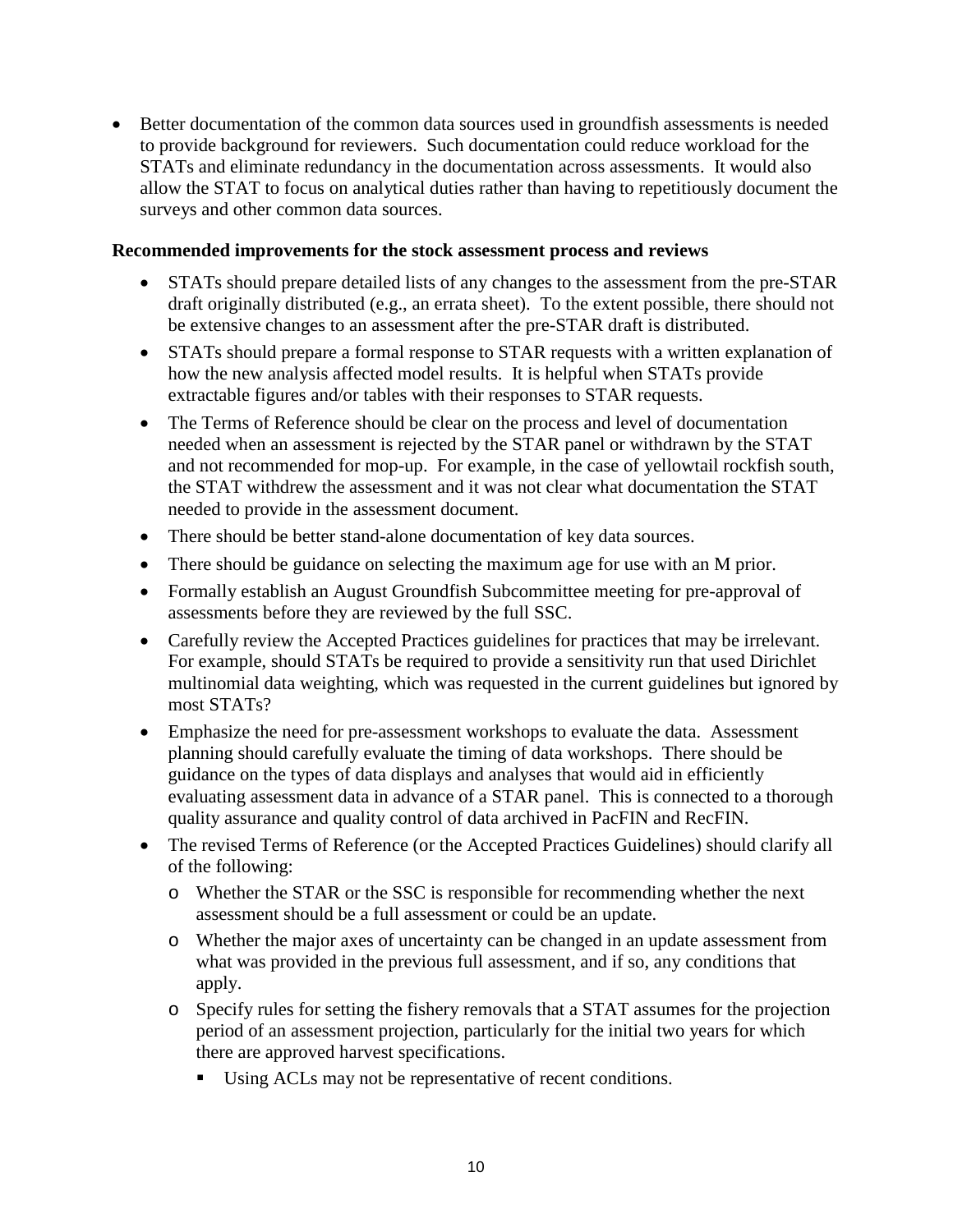- One option would be to instruct the STAT to confer with the GMT, with GMT recommended values subject to SSC approval.
- o Specify how the buffer for scientific uncertainty (sigma) is calculated, either from the decision table states of nature or from the uncertainty in the estimate of ending biomass. The specification should include the equation(s) used for calculating sigma.
- o Indicate whether the STAR panel should recommend category designations for the stock under review.
- Include a digital map of the geographic areas covered by the surveys in the general background information provided for STAR panels.
- Include the sensitivity comparison plots devised by Jason Cope as a standard output in the R4SS software package.
- Standardize the number of significant digits that STATs should use when reporting outputs, assuming fixed values from priors, and applying buffers. Usage was inconsistent in 2017 assessments.

## **References**

Thorson, J.T., Dorn, M.W., and Hamel, O.S. (*In press*). Steepness for West Coast rockfishes: Results from a twelve-year experiment in iterative regional meta-analysis. *Canadian Journal of Fisheries and Aquatic Sciences*.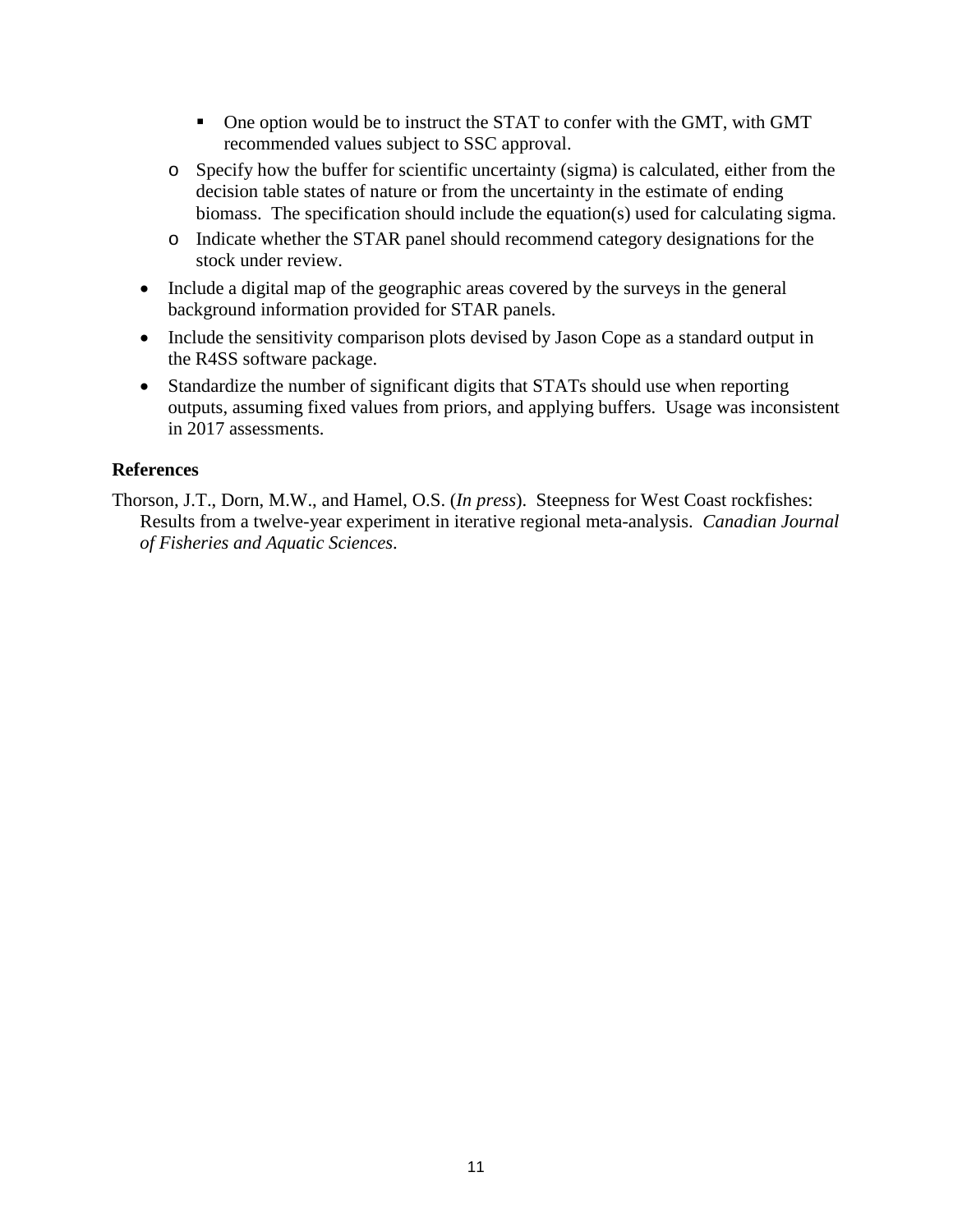#### **Appendix A.**

#### **Proposed Agenda Pacific Fishery Management Council and the National Marine Fisheries Service Northwest and Southwest Fisheries Science Centers Groundfish Stock Assessment Process Review Workshop**

Pacific Fishery Management Council Large Conference Room 7700 N.E. Ambassador Place, Suite 101 Portland, OR 97220 Online Webinar Telephone: 503-820-2280

#### **December 1, 2017**

A workshop sponsored by the Pacific Fishery Management Council and the Northwest and Southwest Fisheries Sciences Centers will be held to review the 2017 groundfish stock assessment process. This workshop will be conducted with remote attendance via webinar (see webinar information below). There will also be a public listening station at the Pacific Council office (address listed above). This workshop is open to the public.

The purpose of the Groundfish Stock Assessment Process Review workshop is to review the 2017 groundfish stock assessment and STAR Panel process and recommend process improvements for future groundfish stock assessments and STAR Panel meetings.

To Attend the GoToWebinar:

- 1. Use this link: <https://www.gotomeeting.com/webinar>
- 2. Click "Join a Webinar" in the top right of page.
- 3. Enter the Webinar ID: 838-141-027
- 4. Please enter your name and email address (required)
- 5. You must use your telephone for the audio portion of the meeting by dialing this TOLL number 1 (415) 930-5321
- 6. Enter the Attendee phone audio access code 248-304-493
- 7. Enter your audio phone pin (shown on screen after joining the webinar)

#### System Requirements

- PC-based attendees: Required: Windows® 7, Vista, or XP
- Mac®-based attendees: Required: Mac OS® X 10.5 or newer
- Mobile attendees: Required: iPhone®, iPad®, Android™ phone or Android tablet (See the GoToMeeting Webinar Apps)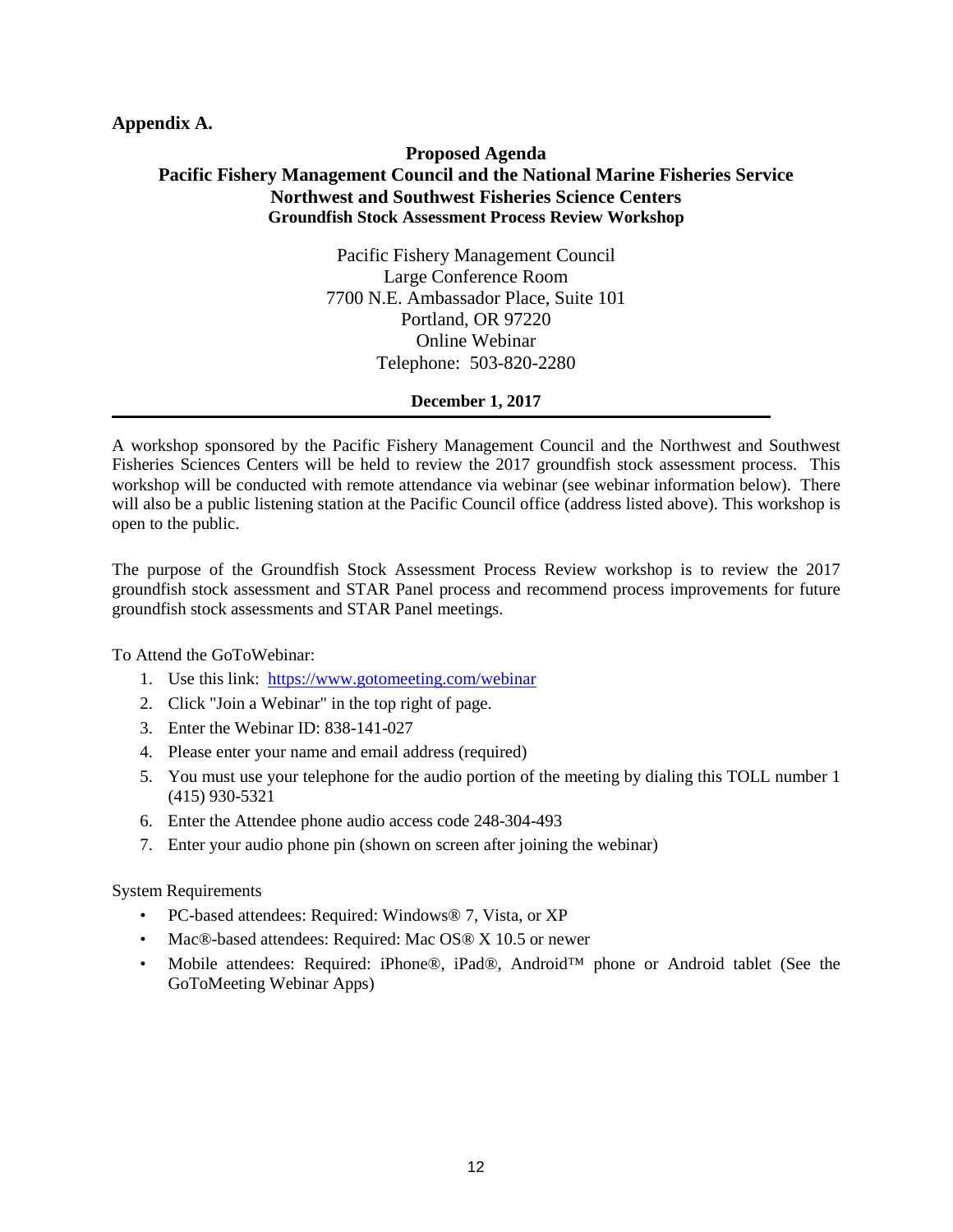## **Friday, December 1**

| $8:30$ a.m.  | <b>Welcome and Introductions</b>                                                                                                                         | Dave Sampson                 |  |
|--------------|----------------------------------------------------------------------------------------------------------------------------------------------------------|------------------------------|--|
| 8:45 a.m.    | Review the Draft Agenda and Discuss Meeting Format                                                                                                       |                              |  |
|              | Agree on Time and Method for Accepting Public Comments                                                                                                   |                              |  |
| 9 a.m.       | CIE Perspective on the 2017 Stock Assessment Process and Recommendations<br>for Improvement                                                              | Panayiota Apostolaki         |  |
| $10$ a.m.    | SSC Perspectives on the 2017 Stock Assessment Process and Recommendations<br>for Improvement                                                             |                              |  |
| $10:45$ a.m. | <b>Break</b>                                                                                                                                             |                              |  |
| $11$ a.m.    | STAT Perspectives on the 2017 Stock Assessment Process and Recommendations<br>for Improvement                                                            |                              |  |
| 12 p.m.      | Lunch                                                                                                                                                    |                              |  |
| 1 p.m.       | Advisors' Perspectives on the 2017 Stock Assessment Process and<br>Recommendations for Improvement<br>Heather Reed, Dan Waldeck, Louie Zimm, John DeVore | Lynn Mattes, Patrick Mirick, |  |
| 2 p.m.       | Recommended Improvements for the Stock Assessment Process and Reviews                                                                                    |                              |  |
| 3 p.m.       | Meeting Adjourns                                                                                                                                         |                              |  |